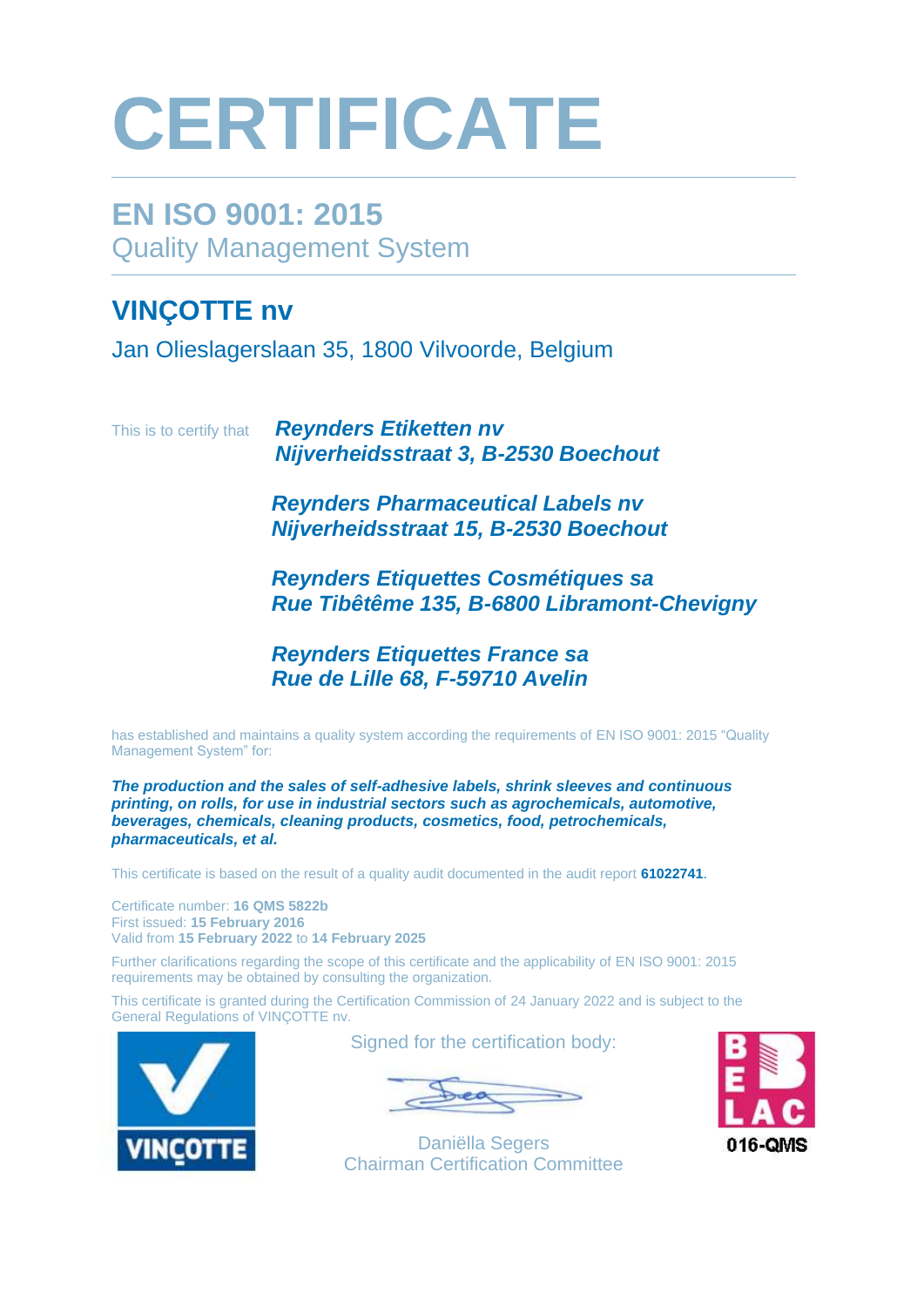

## **CERTIFICATE**

#### Management system as per **PN-EN ISO 9001:2015**

In accordance with TÜV NORD Polska Sp. z o.o. procedures, it is hereby certified that

#### **Reynders Etiketten Polska Sp. z o.o. ul. Trybunalska 36, Kruszów, PL / 95-080 Tuszyn**

applies a management system in line with the above standard for the following scope

#### **Production of labels and continuous printing on rolls for pharmaceutical, food, cosmetic, chemical, petrochemical and automotive industry.**

Certificate Registration No. **AC090 100/1116/3046/2015** Valid from **27-02-2021** Audit Report No. PL3046/2021 Valid until **26-02-2024**

Manager of Certification Body TÜV NORD Polska Sp. z o.o.

Katowice, 16-02-2021

This certification was conducted in accordance with the TÜV NORD Polska Sp. z o.o. auditing and certification procedures and is subject to regular surveillance a udits.

TÜV NORD Polska Sp. z o.o. ul. Mickiewicza 29 40-085 Katowice www.tuv-nord.pl



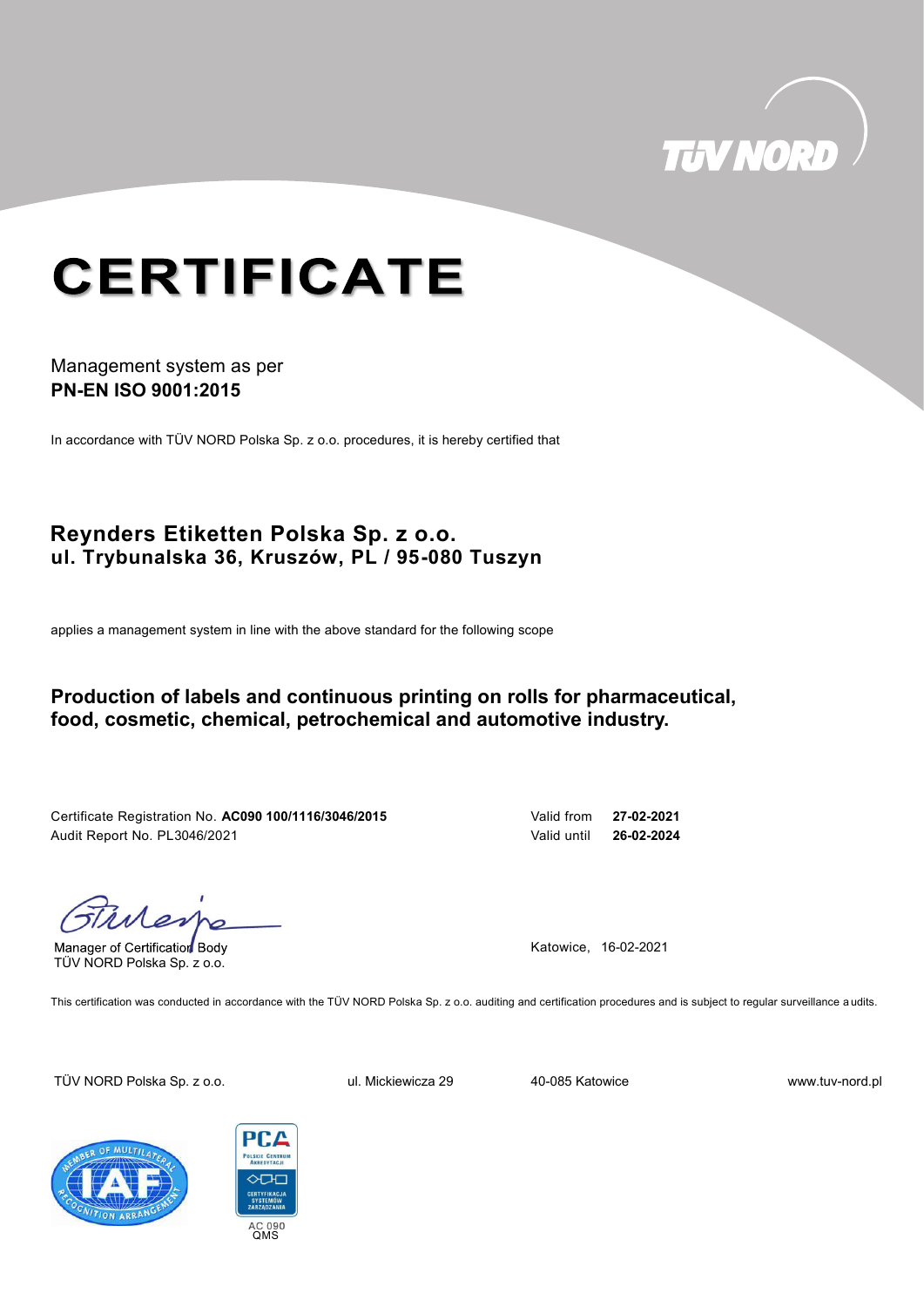Certificate



This is to certify that the **QUALITY MANAGEMENT SYSTEM** 

of

### **REYNDERS LABEL PRINTING INDIA PVT. LTD.**

Plot No. F- 686, Chopanki Industrial Area, Chopanki, Bhiwadi- 301019, Rajasthan, India

has been assessed and found to be in conformance to the requirements of

## **ISO 9001:2015**

This certificate is valid for the following activity:

**Manufacturing & Supply of Specialty Pharma & Cosmetic Labels** 

#### **Certificate No.: DI-17011102**

Date of initial registration 11-01-2017 Date of this certificate 10-01-2020 **Certificate Expiry** 09-01-2021\* **Recertification Due** 09-01-2023

\*Registration is subject to the system being continually maintained to the above standard under regular surveillance. To check the certification validity please visit our website- www.isplcert.com or contact at-isplcert@gmail.com







#### Indraprastha SystemCert Pvt. Ltd.

Accredited by EIAC, A Member of International Accreditation Forum

For updated information of Certification, visit- www.isplcert.com, or E Mail: info@isplcert.com, isplcert@gmail.com

201, Jaina Tower-3, A-1, Janak Puri, New Delhi-110058, India, Ph +91 9990 477 631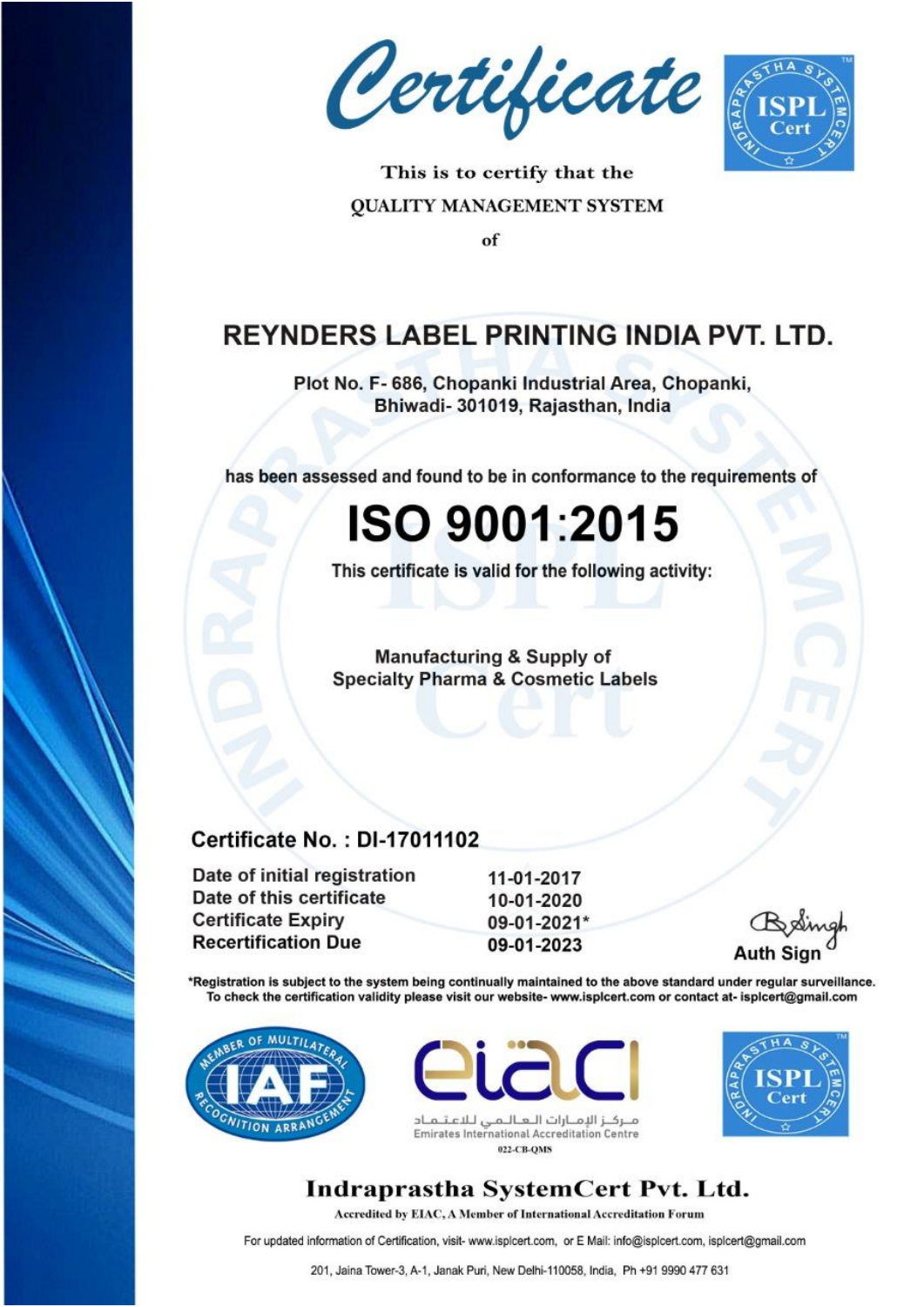# **Certificate**

#### Standard **ISO 9001:2015**

Certificate Registr. No. 0.04.14280

Certificate Holder:



**GRUPO ALBÉNIZ** Pol. Ind. Comarca II, C/ A, nº 31 31191 Barbatain (Navarra) Spain

Scope: Production of industrial self-adhesive labels. Design and manufacturing of labelling machines. Technical Assistance Service (TAS). Sales of labelling machines, printers, consumables and software.

> Proof has been furnished by means of an audit that the requirements of ISO 9001:2015 are met.

The due date for all future audits is 11-07 (mm-dd).

Validity: The certificate is valid from 2020-12-30 until 2023-12-29. First certification 2014

2021-01-04

 TÜV Rheinland Ibérica Inspection, Certification & Testing S.A. Garrotxa, 10-12 – E-08820 El Prat de Llobregat